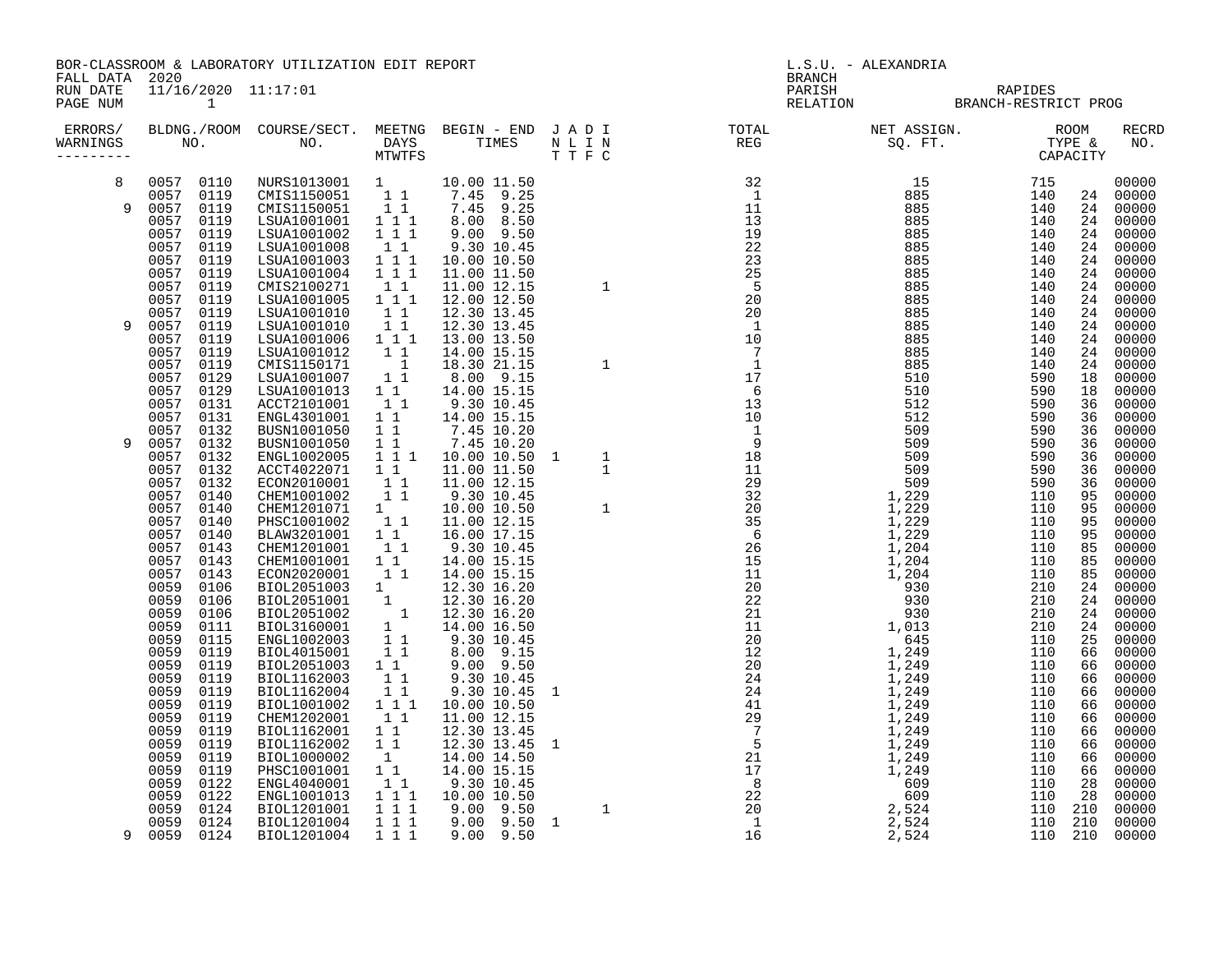BOR-CLASSROOM & LABORATORY UTILIZATION EDIT REPORT And the contract of the contract of the contract of the contra FALL DATA 2020 BRANCH

PAGE NUM 2 RELATION BRANCH-RESTRICT PROG

| ERRORS/<br>WARNINGS |                                                                                              |                                                                                        |                                                          |  |                                                                                                                                                                                                                                                                                                                                                                                                            | <b>RECRD</b><br>NO.                                                                                                              |
|---------------------|----------------------------------------------------------------------------------------------|----------------------------------------------------------------------------------------|----------------------------------------------------------|--|------------------------------------------------------------------------------------------------------------------------------------------------------------------------------------------------------------------------------------------------------------------------------------------------------------------------------------------------------------------------------------------------------------|----------------------------------------------------------------------------------------------------------------------------------|
|                     | 0059<br>0124<br>0059<br>0124<br>0059<br>0124<br>0059<br>0124<br>0059<br>0124<br>0059<br>0124 | BIOL1161003<br>BIOL1161004<br>BIOL1161005<br>BIOL1161006<br>BIOL3152001<br>BIOL1161001 | $1\quad1$<br>11<br>11<br>11<br>1 1 1<br>11               |  | $\begin{tabular}{l cccc} \textbf{BRGR1} & \textbf{R R1} & \textbf{R2} & \textbf{R3} & \textbf{R4} & \textbf{R5} & \textbf{R6} & \textbf{R6} & \textbf{R6} & \textbf{R7} & \textbf{R8} & \textbf{R8} & \textbf{R8} & \textbf{R9} & \textbf{R1} & \textbf{R1} & \textbf{R2} & \textbf{R3} & \textbf{R2} & \textbf{R3} & \textbf{R4} & \textbf{R5} & \textbf{R6} & \textbf{R6} & \textbf{R7} & \textbf{R8} &$ | 110 210<br>00000<br>110<br>210<br>00000<br>110<br>210<br>00000<br>110<br>210<br>00000<br>110 210<br>00000<br>110<br>210<br>00000 |
|                     | 0059<br>0124<br>0059<br>0124<br>0059<br>0124                                                 | BIOL1161002<br>BIOL3090071<br>BIOL1161071                                              | 11<br>$\overline{\mathbf{1}}$<br>$\overline{\mathbf{1}}$ |  |                                                                                                                                                                                                                                                                                                                                                                                                            | 110<br>210<br>00000<br>110<br>210<br>00000<br>110<br>210<br>00000                                                                |
|                     | 0059<br>0205<br>0059<br>0205                                                                 | BIOL2030001<br>CJUS2132071                                                             | $1\quad1$<br>111                                         |  |                                                                                                                                                                                                                                                                                                                                                                                                            | 35<br>110<br>00000<br>35<br>110<br>00000                                                                                         |
|                     | 0059<br>0205<br>0059<br>0205<br>0059<br>0205                                                 | BIOL1000001<br>BIOL1202001<br>BIOL2153071                                              | $\overline{1}$<br>$1\quad1$<br>11                        |  |                                                                                                                                                                                                                                                                                                                                                                                                            | 110<br>35<br>00000<br>110<br>35<br>00000<br>110<br>35<br>00000                                                                   |
|                     | 0059<br>0206<br>0059<br>0207<br>0059<br>0207                                                 | BIOL1161007<br>CHEM3361071<br>CHEM3361072                                              | 1 1<br>$\overline{1}$                                    |  |                                                                                                                                                                                                                                                                                                                                                                                                            | 00000<br>110<br>25<br>210<br>24<br>00000<br>210<br>24<br>00000                                                                   |
|                     | 0059<br>0207<br>0059<br>0208<br>0059<br>0208                                                 | CHEM3361073<br>BIOL1161005<br>BIOL1995005                                              |                                                          |  |                                                                                                                                                                                                                                                                                                                                                                                                            | 210<br>24<br>00000<br>210<br>32<br>00000<br>32<br>210<br>00000                                                                   |
|                     | 0059<br>0208<br>0059<br>0208                                                                 | BIOL1161007<br>BIOL1161001                                                             | 1                                                        |  |                                                                                                                                                                                                                                                                                                                                                                                                            | 210<br>32<br>00000<br>210<br>32<br>00000                                                                                         |
|                     | 0059<br>0208<br>0059<br>0208<br>0059<br>0208                                                 | BIOL1161002<br>BIOL1161003<br>BIOL1161006                                              | $\overline{1}$<br>1<br>$\overline{1}$                    |  |                                                                                                                                                                                                                                                                                                                                                                                                            | 210<br>32<br>00000<br>210<br>32<br>00000<br>210<br>32<br>00000                                                                   |
|                     | 0059<br>0208<br>0059<br>0208<br>0059<br>0211                                                 | BIOL1161004<br>BIOL1161071<br>BIOL1003002                                              | 1<br>$\begin{array}{c} 1 \\ 1 \\ 1 \end{array}$          |  |                                                                                                                                                                                                                                                                                                                                                                                                            | 210<br>32<br>00000<br>210<br>32<br>00000<br>210<br>00000<br>32                                                                   |
|                     | 0059<br>0211<br>0059<br>0212<br>0059<br>0212                                                 | BIOL1202001<br>BIOL1162003<br>BIOL3152001                                              | $\begin{smallmatrix}&&1\\&&-1\\&1\end{smallmatrix}$      |  |                                                                                                                                                                                                                                                                                                                                                                                                            | 210<br>32<br>00000<br>210<br>32<br>00000<br>210<br>32<br>00000                                                                   |
|                     | 0059<br>0212<br>0059<br>0212<br>0059<br>0212                                                 | BIOL1162001<br>BIOL1162002<br>BIOL1162004                                              | 1<br>$\begin{smallmatrix}1\\1\\1\\1\end{smallmatrix}$    |  |                                                                                                                                                                                                                                                                                                                                                                                                            | 210<br>32<br>00000<br>210<br>32<br>00000<br>32<br>210<br>00000                                                                   |
|                     | 0059<br>0217<br>0059<br>0217                                                                 | CHEM1302001<br>CHEM1301001                                                             | $\begin{smallmatrix}1\1\end{smallmatrix}$                |  |                                                                                                                                                                                                                                                                                                                                                                                                            | 32<br>210<br>00000<br>210<br>32<br>00000                                                                                         |
|                     | 0059<br>0217<br>0059<br>0217<br>0059<br>0217                                                 | CHEM1301002<br>CHEM1301003<br>CHEM1301004                                              | $\begin{array}{c} 1 \\ 1 \\ 1 \end{array}$               |  |                                                                                                                                                                                                                                                                                                                                                                                                            | 210<br>32<br>00000<br>210<br>32<br>00000<br>210<br>32<br>00000                                                                   |
|                     | 0059<br>0217<br>0059<br>0220<br>0059<br>0220                                                 | CHEM1302002<br>BIOL3160001<br>RELG1005001                                              | 1 1 1<br>1 1                                             |  |                                                                                                                                                                                                                                                                                                                                                                                                            | 32<br>210<br>00000<br>590<br>25<br>00000<br>25<br>590<br>00000                                                                   |
|                     | 0059<br>0221<br>0059<br>0221<br>0059<br>0221                                                 | PHSC1003001<br>PHYS2108001<br>PHYS2108002                                              | $\overline{1}$<br>1<br>1                                 |  |                                                                                                                                                                                                                                                                                                                                                                                                            | 210<br>20<br>00000<br>210<br>00000<br>20<br>210<br>20<br>00000                                                                   |
|                     | 0059<br>0225<br>0059<br>0225<br>0059<br>0225                                                 | PHYS2001001<br>PHSC1002001<br>PSYC3014001                                              | 1 1 1<br>111<br>$1\quad1$                                |  |                                                                                                                                                                                                                                                                                                                                                                                                            | 110<br>30<br>00000<br>110<br>30<br>00000<br>110<br>30<br>00000                                                                   |
| 9                   | 0101<br>0063<br>0063<br>0101<br>0063<br>0201                                                 | KINS2600001<br>KINS2600001<br>KINS1146001                                              | 11<br>$1\quad1$<br>$1\quad1$                             |  |                                                                                                                                                                                                                                                                                                                                                                                                            | 520<br>71<br>00000<br>520<br>71<br>00000<br>110<br>35<br>00000                                                                   |

RUN DATE 11/16/2020 11:17:01 PARISH RAPIDES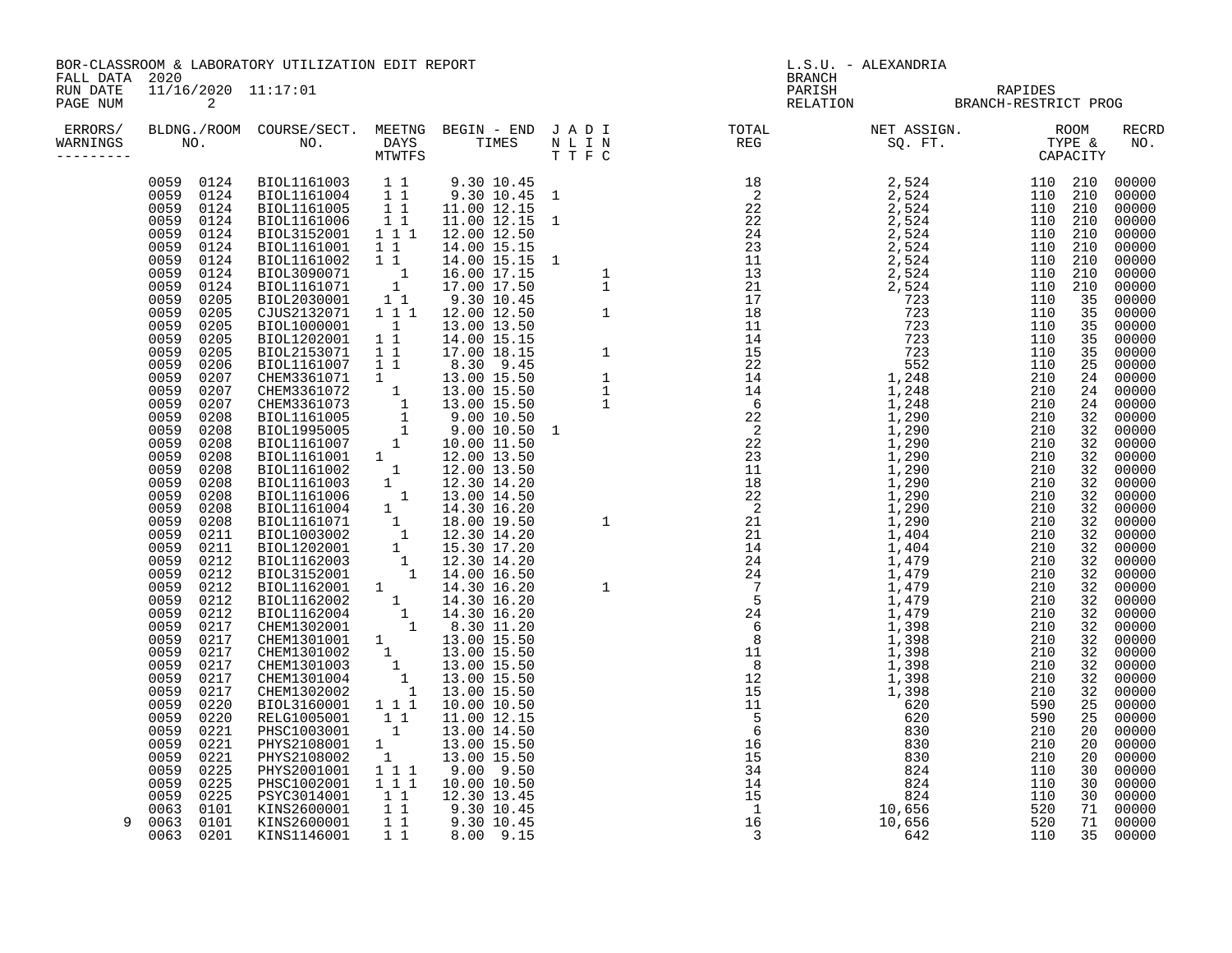BOR-CLASSROOM & LABORATORY UTILIZATION EDIT REPORT **Example 19** L.S.U. - ALEXANDRIA FALL DATA 2020 BRANCH

RUN DATE 11/16/2020 11:17:01 PARISH RAPIDES

| ERRORS/<br>WARNINGS                                                   | BLDNG./ROOM<br>NO.                                                                                                                                                                                                                                                                                                                                                                                                                                                           | COURSE/SECT.<br>NO.                                                                                                                                                                                                                                                                                                                                                                                                                             | MEETNG<br><b>DAYS</b><br><b>MTWTFS</b>                                                                                                                                                                                                                                                                                                                                                                       | BEGIN - END JADI<br>TIMES                                                                                                                                                                                                                                                                                                                                                                                                         | N L I N<br>TTFC                                                                                                                                               | TOTAL<br>REG                                                                                                                                     | NET ASSIGN.<br>SQ. FT.                                                                                                                                                                                                  | ROOM<br>TYPE &<br>CAPACITY                                                                                                                                                                                                                                                                                                                                                               | <b>RECRD</b><br>NO.                                                                                                                                                                                                                                               |
|-----------------------------------------------------------------------|------------------------------------------------------------------------------------------------------------------------------------------------------------------------------------------------------------------------------------------------------------------------------------------------------------------------------------------------------------------------------------------------------------------------------------------------------------------------------|-------------------------------------------------------------------------------------------------------------------------------------------------------------------------------------------------------------------------------------------------------------------------------------------------------------------------------------------------------------------------------------------------------------------------------------------------|--------------------------------------------------------------------------------------------------------------------------------------------------------------------------------------------------------------------------------------------------------------------------------------------------------------------------------------------------------------------------------------------------------------|-----------------------------------------------------------------------------------------------------------------------------------------------------------------------------------------------------------------------------------------------------------------------------------------------------------------------------------------------------------------------------------------------------------------------------------|---------------------------------------------------------------------------------------------------------------------------------------------------------------|--------------------------------------------------------------------------------------------------------------------------------------------------|-------------------------------------------------------------------------------------------------------------------------------------------------------------------------------------------------------------------------|------------------------------------------------------------------------------------------------------------------------------------------------------------------------------------------------------------------------------------------------------------------------------------------------------------------------------------------------------------------------------------------|-------------------------------------------------------------------------------------------------------------------------------------------------------------------------------------------------------------------------------------------------------------------|
| 9<br>9<br>q<br>4<br>4<br>4<br>4<br>4<br>4<br>$\overline{4}$<br>4<br>4 | 0201<br>0063<br>0201<br>0063<br>0063<br>0201<br>0201<br>0063<br>0063<br>0201<br>0063<br>0201<br>0063<br>0201<br>0065<br>0132<br>0065<br>0132<br>0065<br>0132<br>0065<br>0207<br>0065<br>0207<br>0065<br>0208<br>0065<br>0208<br>0065<br>0208<br>0065<br>0208<br>0065<br>0209<br>0065<br>0220<br>0065<br>0220<br>0065<br>0220<br>0220<br>0065<br>0065<br>0221<br>0065<br>0221<br>0221<br>0065<br>0065<br>0221<br>0065<br>0222<br>0068<br>0102<br>0068<br>0102<br>0068<br>0102 | KINS1146001<br>KINS2600001<br>KINS2600001<br>KINS4508001<br>KINS4508001<br>KINS3515001<br>KINS4601071<br>NURS1030001<br>NURS1040001<br>NURS2064001<br>NURS1019071<br>NURS1013002<br>NURS1041003<br>HESC1003001<br>RADT1000071<br>NURS2080001<br>NURS1041002<br>NURS1031001<br>NURS1031002<br>NURS1031005<br>NURS1031006<br>NURS1031003<br>NURS1031003<br>NURS1031007<br>NURS1031008<br>NURS1013003<br>EDCI3125001<br>EDCI3125001<br>EDCI3127001 | $1\quad1$<br>11<br>$1\quad1$<br>$1\quad1$<br>$1\quad1$<br>11<br>1<br>$1\quad1$<br>$\mathbb{I}$<br>$1\quad1$<br>$\mathbf{1}$<br>$\mathbf{1}$<br>$\mathbf{1}$<br>$\mathbf{1}$<br>$\mathbf{1}$<br>1<br>$\mathbf 1$<br>$\mathbf{1}$<br>$\mathbf{1}$<br>$\overline{1}$<br>$\overline{1}$<br>$\mathbf{1}$<br>$\mathbf{1}$<br>$\overline{1}$<br>$\mathbf{1}$<br>$\overline{1}$<br>1<br>$\mathbf{1}$<br>$\mathbf{1}$ | 8.00 9.15<br>9.30 10.45<br>9.30 10.45<br>11.00 12.15<br>11.00 12.15<br>12.30 13.45<br>15.00 17.50<br>$8.00$ $9.50$<br>8.00 10.50<br>10.00 12.00<br>10.00 11.50<br>13.00 14.50<br>6.00 18.00<br>13.00 13.50<br>13.00 13.50<br>13.00 15.50<br>$6.00$ 18.00<br>8.00 13.50<br>8.00 13.50<br>8.00 13.50<br>8.00 13.50<br>8.00 13.50<br>8.00 13.50<br>8.00 13.50<br>8.00 13.50<br>13.00 14.50<br>8.00 10.50<br>9.00 10.50<br>9.00 10.50 | $\begin{array}{c} 9 \\ 16 \\ 1 \\ 1 \\ 7 \\ 17 \\ 18 \\ \end{array}$<br>1<br>$\mathbf{1}$<br>$\mathbf{1}$<br>$\overline{1}$<br>$\mathbf{1}$<br>$\overline{1}$ | 65<br>69<br>37<br>5<br>19<br>10<br>$7\overline{ }$<br>26                                                                                         | 642<br>642<br>642<br>642<br>642<br>642<br>642<br>3,434<br>3,434<br>3,434<br>715<br>715<br>683<br>683<br>683<br>683<br>1,191<br>1,168<br>1,168<br>1,168<br>1,168<br>656<br>656<br>656<br>656<br>656<br>512<br>512<br>512 | 110<br>35<br>110<br>35<br>35<br>110<br>35<br>110<br>110<br>35<br>110<br>35<br>35<br>110<br>110<br>286<br>110<br>286<br>110<br>286<br>40<br>110<br>110<br>40<br>42<br>110<br>110<br>42<br>110<br>42<br>110<br>42<br>210<br>31<br>210<br>23<br>210<br>23<br>210<br>23<br>210<br>23<br>110<br>40<br>110<br>40<br>110<br>40<br>110<br>40<br>110<br>45<br>110<br>24<br>24<br>110<br>110<br>24 | 00000<br>00000<br>00000<br>00000<br>00000<br>00000<br>00000<br>00000<br>00000<br>00000<br>00000<br>00000<br>00000<br>00000<br>00000<br>00000<br>00000<br>00000<br>00000<br>00000<br>00000<br>00000<br>00000<br>00000<br>00000<br>00000<br>00000<br>00000<br>00000 |
|                                                                       | 0068<br>0102<br>0068<br>0102<br>0068<br>0102<br>0068<br>0102<br>0068<br>0102<br>0068<br>0103<br>0068<br>0104<br>0068<br>0104<br>0068<br>0104<br>0068<br>0104<br>0068<br>0104<br>0068<br>0104<br>0068<br>0107<br>0109<br>0116<br>0111<br>0113<br>0118<br>0105<br>0118<br>0144<br>0144<br>0118<br>0118<br>0144<br>0144<br>0118<br>0118<br>0144<br>0118<br>0144                                                                                                                 | EDCI3127001<br>EDCI4400001<br>EDCI4100001<br>EDCI4100001<br>EDCI4200271<br>KINS1124001<br>EDCI3500001<br>EDCI3200001<br>EDCI3200001<br>EDCI3000001<br>EDCI3400001<br>EDCI3020001<br>KINS3600001<br>LSUA1001009<br>FIAR1001002<br>THTR1025001<br>HIST2055002<br>HIST2055001<br>MUSI1751002<br>CHEM3261001<br>MUSI1751003<br>MUSI1751001                                                                                                          | 1<br>$1\quad1$<br>$\mathbf{1}$<br>1<br>$\mathbf{1}$<br>$1\quad1$<br>$1\quad1$<br>$\mathbf{1}$<br>1<br>$\mathbf{1}$<br>$1\quad1$<br>1<br>11<br>$1\quad1$<br>$1\quad1$<br>$1\quad1$<br>1 1<br>1 1 1<br>11<br>1 1 1<br>$1\quad1$<br>$1\quad1$                                                                                                                                                                   | 9.00 11.50<br>12.00 13.50<br>12.00 13.50<br>13.00 14.50<br>18.00 20.00<br>11.00 12.15<br>8.00 10.00<br>8.00 10.50<br>9.00 10.50<br>12.00 14.30<br>13.00 14.50<br>16.00 18.00<br>11.00 12.15<br>11.00 12.15<br>15.30 16.45<br>14.00 15.15<br>8.00<br>9.15<br>9.00<br>9.50<br>9.30 10.45<br>10.00 10.50<br>11.00 12.15<br>12.30 13.45                                                                                               | $\mathbf{1}$                                                                                                                                                  | $\overline{5}$<br>18<br>8<br>14<br>13<br>13<br>15<br>14<br>22<br>6<br>19<br>13<br>$\overline{\phantom{0}}^2$<br>48<br>49<br>19<br>36<br>24<br>33 | 512<br>512<br>512<br>512<br>512<br>440<br>600<br>600<br>600<br>600<br>600<br>600<br>488<br>247<br>504<br>1,131<br>1,251<br>1,251<br>1,251<br>1,251<br>1,251<br>1,251                                                    | 110<br>24<br>24<br>110<br>110<br>24<br>110<br>24<br>110<br>24<br>240<br>20<br>210<br>20<br>210<br>20<br>210<br>20<br>210<br>20<br>210<br>20<br>210<br>20<br>110<br>31<br>140<br>16<br>610<br>20<br>210<br>30<br>110<br>80<br>110<br>80<br>110<br>80<br>110<br>80<br>110<br>80<br>80<br>110                                                                                               | 00000<br>00000<br>00000<br>00000<br>00000<br>00000<br>00000<br>00000<br>00000<br>00000<br>00000<br>00000<br>00000<br>00000<br>00000<br>00000<br>00000<br>00000<br>00000<br>00000<br>00000<br>00000                                                                |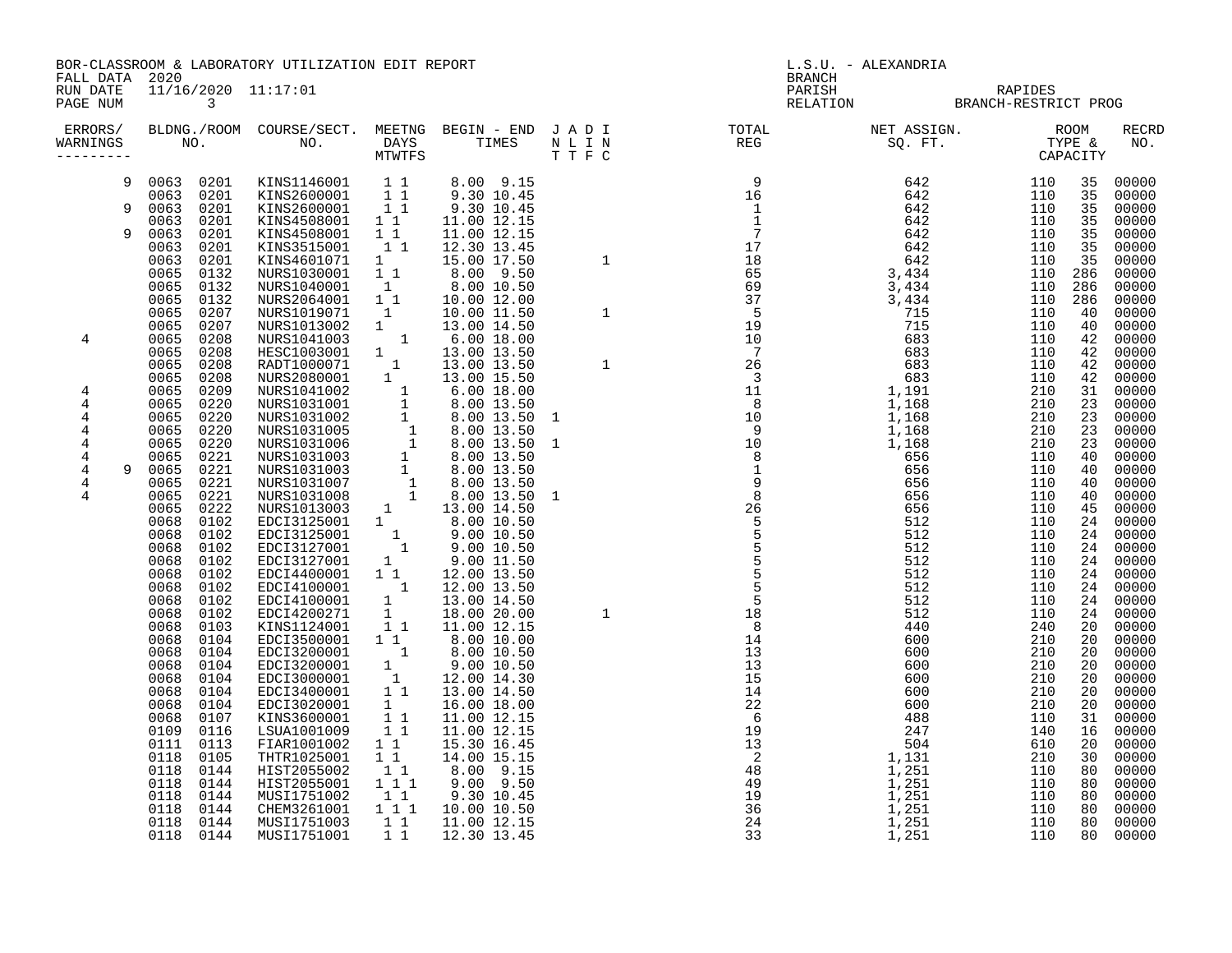BOR-CLASSROOM & LABORATORY UTILIZATION EDIT REPORT SUMMAN SUMMAN BRANCH BRANCH BRANCH BRANCH FALL DATA 2020

RUN DATE 11/16/2020 11:17:01 PARISH RAPIDES

| ERRORS/<br>WARNINGS        | NO.                                                                                                          | BLDNG./ROOM COURSE/SECT. MEETNG BEGIN - END J A D I<br>NO.                                            | DAYS<br>MTWTFS                                                                            | TIMES                                                                                                   | N L I N<br>TTFC | TOTAL<br>REG | NET ASSIGN.<br>SQ. FT.                                      | ROOM<br>TYPE &<br>CAPACITY                                                              | <b>RECRD</b><br>NO.                                         |
|----------------------------|--------------------------------------------------------------------------------------------------------------|-------------------------------------------------------------------------------------------------------|-------------------------------------------------------------------------------------------|---------------------------------------------------------------------------------------------------------|-----------------|--------------|-------------------------------------------------------------|-----------------------------------------------------------------------------------------|-------------------------------------------------------------|
| 9                          | 0144<br>0118<br>0118<br>0145<br>0118<br>0145<br>0118<br>0145<br>0118<br>0145<br>0118<br>0145<br>0118<br>0145 | HIST1001002<br>BIOL1001001<br>BIOL2051001<br>BIOL2051002<br>PSYC2000001<br>PSYC2000001<br>BUSN1001071 | $1 \quad \blacksquare$<br>$1 1 1$<br>11<br>11<br>111<br>111<br>$1\quad1$                  | 17.30 19.50<br>9.00 9.50<br>9.30 10.20<br>9.30 10.20 1<br>10.00 10.50<br>10.00 10.50<br>11.00 11.50     |                 |              | 1,251<br>1,858<br>1,858<br>1,858<br>1,858<br>1,858<br>1,858 | 110<br>80<br>110<br>80<br>110<br>80<br>110<br>80<br>110<br>80<br>110<br>80<br>110<br>80 | 00000<br>00000<br>00000<br>00000<br>00000<br>00000<br>00000 |
|                            | 0145<br>0118<br>0118<br>0145<br>0118<br>0146<br>0118<br>0146<br>0118<br>0146<br>0118<br>0146<br>0118<br>0146 | PSYC3001001<br>BLAW3201271<br>PSYC2076071<br>CMST2060005<br>PSYC2070001<br>HIST1003001<br>CMST1061004 | 11<br>$\overline{1}$<br>1 1 1<br>11<br>111<br>11<br>$1 1 1$                               | 11.00 12.15<br>17.00 18.50<br>8.00<br>8.50<br>8.00<br>9.15<br>9.50<br>9.00<br>9.30 10.45<br>10.00 10.50 |                 |              | 1,858<br>1,858<br>1,251<br>1,251<br>1,251<br>1,251<br>1,251 | 110<br>80<br>110<br>80<br>110<br>80<br>110<br>80<br>110<br>80<br>110<br>80<br>110<br>80 | 00000<br>00000<br>00000<br>00000<br>00000<br>00000<br>00000 |
|                            | 0118<br>0146<br>0118<br>0146<br>0118<br>0146<br>0118<br>0146<br>0118<br>0147<br>0118<br>0147                 | PSYC2060071<br>MATH2011004<br>CMST1061002<br>MGMT3200171<br>KINS1600001<br>FIAR1001001                | 111<br>11<br>$1\quad1$<br>$1 \quad \blacksquare$<br>$1 1 1$<br>11                         | 11.00 11.50<br>11.00 12.15<br>14.00 15.15<br>18.00 19.50<br>9.00 9.50<br>9.30 10.45                     |                 |              | 1,251<br>1,251<br>1,251<br>1,251<br>1,858<br>1,858          | 110<br>80<br>110<br>80<br>110<br>80<br>110<br>80<br>110<br>80<br>80<br>110              | 00000<br>00000<br>00000<br>00000<br>00000<br>00000          |
| 8<br>8                     | 0118<br>0147<br>0118<br>0147<br>0118<br>0147<br>0118<br>0147<br>0118<br>0153<br>0118<br>0164<br>0118<br>0164 | HIST1001001<br>KINS2500001<br>CHEM1001003<br>GEOG1001001<br>FIAR4490001<br>FIAR2552001<br>CMST2151071 | $1 1 1$<br>$1 1 1$<br>11<br>1<br>$1\quad1$<br>$1\quad1$<br>$1\quad1$                      | 10.00 10.50<br>11.00 11.50<br>11.00 12.15<br>17.30 19.50<br>12.30 15.15<br>12.30 15.15<br>13.00 13.50   |                 |              | 1,858<br>1,858<br>1,858<br>1,858<br>1,429                   | 110<br>80<br>110<br>80<br>110<br>80<br>110<br>80<br>210<br>29<br>530<br>530             | 00000<br>00000<br>00000<br>00000<br>00000<br>00000<br>00000 |
| 8<br>8<br>8<br>8<br>8<br>8 | 0118<br>0218<br>0218<br>0118<br>0218<br>0118<br>0118<br>0218<br>0118<br>0218<br>0118<br>0218                 | MATH1000022<br>MATH1000025<br>MATH1000021<br>MATH1542171<br>MATH1000026<br>CSCI2351001                | 11<br>11<br>$1\quad1$<br>1<br>11<br>11                                                    | $9.00$ $9.50$<br>9.30 10.20<br>10.00 10.50<br>11.00 11.50<br>11.00 11.50<br>12.30 13.45                 |                 |              | 643                                                         | 240<br>240<br>240<br>240<br>240<br>240                                                  | 00000<br>00000<br>00000<br>00000<br>00000<br>00000          |
| 8<br>q                     | 0118<br>0218<br>0219<br>0118<br>0219<br>0118<br>0118<br>0219<br>0219<br>0118<br>0118<br>0219                 | MATH1000023<br>CMST1061003<br>CMST1061005<br>HIST2057001<br>HIST3071002<br>HIST3071002                | $1 \quad \Box$<br>11<br>111<br>11<br>111<br>111                                           | 15.30 17.10<br>8.00<br>9.15<br>9.00 9.50<br>9.30 10.45<br>10.00 10.50<br>10.00 10.50                    |                 |              | 1,253<br>1,253<br>1,253<br>1,253<br>1,253                   | 240<br>110<br>80<br>110<br>80<br>110<br>80<br>110<br>80<br>110<br>80                    | 00000<br>00000<br>00000<br>00000<br>00000<br>00000          |
|                            | 0219<br>0118<br>0219<br>0118<br>0118<br>0219<br>0118<br>0219<br>0118<br>0219<br>0219<br>0118                 | ENGL1100003<br>MATH1021007<br>FIAR2992001<br>MATH1431001<br>SOCL2001001<br>FINC3636271                | 11<br>11<br>$1\quad1$<br>$1\quad1$<br>$1\quad1$<br>1                                      | 11.00 11.50<br>11.00 12.15<br>12.00 14.45<br>12.30 13.45<br>14.00 15.15<br>18.00 19.50                  |                 |              | 1,253<br>1,253<br>1,253<br>1,253<br>1,253<br>1,253          | 110<br>80<br>110<br>80<br>110<br>80<br>110<br>80<br>110<br>80<br>110<br>80              | 00000<br>00000<br>00000<br>00000<br>00000<br>00000          |
|                            | 0118<br>0219<br>0220<br>0118<br>0220<br>0118<br>0118<br>0220<br>0220<br>0118<br>0118<br>0220                 | MGMT4830271<br>MATH2011002<br>MATH1021001<br>MATH1021021<br>HIST4053001<br>ENGL1100001                | $\overline{1}$<br>11<br>$\begin{array}{ccc} 1&1&1\\ 1&1&1 \end{array}$<br>11<br>$1\quad1$ | 18.00 19.50<br>9.15<br>8.00<br>9.50<br>9.00<br>$9.00$ $9.50$<br>9.30 10.45<br>11.00 11.50               | $\overline{1}$  |              | 1,253<br>563<br>563<br>563<br>563<br>563                    | 110<br>80<br>110<br>30<br>110<br>30<br>110<br>30<br>30<br>110<br>110<br>30              | 00000<br>00000<br>00000<br>00000<br>00000<br>00000          |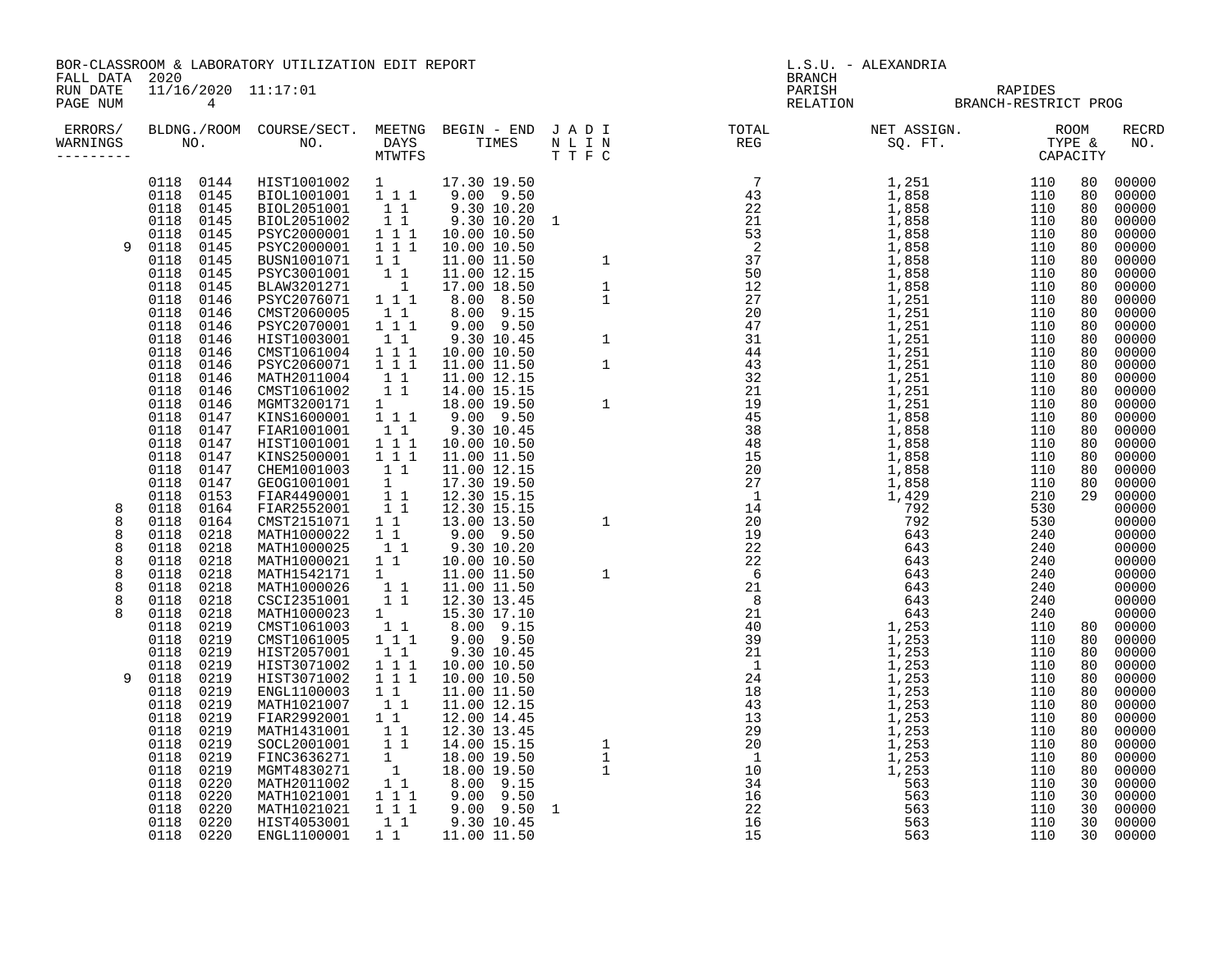BOR-CLASSROOM & LABORATORY UTILIZATION EDIT REPORT SUMMAN SUMMAN BRANCH BRANCH BRANCH BRANCH FALL DATA 2020

RUN DATE 11/16/2020 11:17:01 PARISH RAPIDES

| ERRORS/<br>WARNINGS |                   |              |                                 |                              |  | $\begin{tabular}{cccccccc} $M_{\rm H} & 0.01 & 0.2 & 0.8 & 0.00 & 0.00 & 0.00 & 0.00 & 0.00 & 0.00 & 0.00 & 0.00 & 0.00 & 0.00 & 0.00 & 0.00 & 0.00 & 0.00 & 0.00 & 0.00 & 0.00 & 0.00 & 0.00 & 0.00 & 0.00 & 0.00 & 0.00 & 0.00 & 0.00 & 0.00 & 0.00 & 0.00 & 0.00 & 0.00 & 0.00 & $ |            |          | <b>RECRD</b><br>NO. |
|---------------------|-------------------|--------------|---------------------------------|------------------------------|--|---------------------------------------------------------------------------------------------------------------------------------------------------------------------------------------------------------------------------------------------------------------------------------------|------------|----------|---------------------|
|                     | 0118 0220<br>0118 | 0220         | CMST4090071 1<br>CMST3900071    | $\overline{\phantom{a}}$     |  |                                                                                                                                                                                                                                                                                       | 110<br>110 | 30<br>30 | 00000<br>00000      |
|                     | 0118              | 0220         | CMST1061006                     | 11                           |  |                                                                                                                                                                                                                                                                                       | 110        | 30       | 00000               |
|                     | 0118              | 0220         | MATH1021003                     | $1\quad1$                    |  |                                                                                                                                                                                                                                                                                       | 110        | 30       | 00000               |
|                     | 0118              | 0220         | MATH1021023                     | 11                           |  |                                                                                                                                                                                                                                                                                       | 110        | 30       | 00000               |
|                     | 0118<br>0118      | 0220<br>0220 | BLAW3202171<br>ECON3035271      | 1                            |  |                                                                                                                                                                                                                                                                                       | 110        | 30       | 00000<br>00000      |
| 9                   | 0118              | 0220         | ECON3035271                     | $\overline{\mathbf{1}}$<br>1 |  |                                                                                                                                                                                                                                                                                       | 110<br>110 | 30<br>30 | 00000               |
|                     | 0118              | 0221         | MATH1021009                     | $1\quad1$                    |  |                                                                                                                                                                                                                                                                                       | 110        | 30       | 00000               |
|                     | 0118              | 0221         | MATH1022001                     | 1 1 1                        |  |                                                                                                                                                                                                                                                                                       | 110        | 30       | 00000               |
|                     | 0118              | 0221         | PSYC4082001                     | $1\quad1$                    |  |                                                                                                                                                                                                                                                                                       | 110        | 30       | 00000               |
| 9                   | 0118              | 0221         | PSYC4082001                     | 11                           |  |                                                                                                                                                                                                                                                                                       | 110        | 30       | 00000               |
|                     | 0118              | 0221         | MATH1021002                     | 111                          |  |                                                                                                                                                                                                                                                                                       | 110        | 30       | 00000               |
|                     | 0118              | 0221         | MATH1021022                     | 1 1 1                        |  |                                                                                                                                                                                                                                                                                       | 110        | 30       | 00000               |
|                     | 0118              | 0221         | ENGL1100002<br>MATH2047171      | 11                           |  |                                                                                                                                                                                                                                                                                       | 110        | 30       | 00000               |
|                     | 0118<br>0118      | 0221<br>0221 | MATH2048271                     | $\frac{1}{1}$                |  |                                                                                                                                                                                                                                                                                       | 110<br>110 | 30<br>30 | 00000<br>00000      |
|                     | 0118              | 0221         | ENGL1001015                     | $1 1 1$                      |  |                                                                                                                                                                                                                                                                                       | 110        | 30       | 00000               |
|                     | 0118              | 0221         | MATH1021008                     | 11                           |  |                                                                                                                                                                                                                                                                                       | 110        | 30       | 00000               |
|                     | 0118              | 0221         | MATH1021028                     | $1\quad1$                    |  |                                                                                                                                                                                                                                                                                       | 110        | 30       | 00000               |
|                     | 0118              | 0221         | MATH2011001                     | 1 1                          |  |                                                                                                                                                                                                                                                                                       | 110        | 30       | 00000               |
|                     | 0118              | 0221         | FINC3715171                     | 1                            |  |                                                                                                                                                                                                                                                                                       | 110        | 30       | 00000               |
|                     | 0118              | 0224         | CJUS3025001                     | $1\quad1$                    |  |                                                                                                                                                                                                                                                                                       | 110        | 30       | 00000               |
| 9                   | 0118              | 0224         | PSYC2525001<br>PSYC2525001      | 111<br>$1 1 1$               |  |                                                                                                                                                                                                                                                                                       | 110        | 30<br>30 | 00000               |
|                     | 0118<br>0118      | 0224<br>0224 | CMST2060001                     | 11                           |  |                                                                                                                                                                                                                                                                                       | 110<br>110 | 30       | 00000<br>00000      |
|                     | 0118              | 0224         | ENGL1001003                     | 111                          |  |                                                                                                                                                                                                                                                                                       | 110        | 30       | 00000               |
|                     | 0118              | 0224         | CJUS3310071                     | $1 1 1$                      |  |                                                                                                                                                                                                                                                                                       | 110        | 30       | 00000               |
|                     | 0118              | 0224         | CMST2060002                     | 11                           |  |                                                                                                                                                                                                                                                                                       | 110        | 30       | 00000               |
|                     | 0118              | 0224         | CMST2060003                     | 11                           |  |                                                                                                                                                                                                                                                                                       | 110        | 30       | 00000               |
|                     | 0118              | 0225         | PSYC4083001                     | 11                           |  |                                                                                                                                                                                                                                                                                       | 210        | 80       | 00000               |
|                     | 0118              | 0225         | FIAR2441001                     | 1 1 1                        |  |                                                                                                                                                                                                                                                                                       | 210        | 80       | 00000               |
|                     | 0118              | 0225         | ENGL1001018                     | 11                           |  |                                                                                                                                                                                                                                                                                       | 210        | 80       | 00000               |
| 9                   | 0118<br>0118      | 0225<br>0225 | CMST2060007<br>CMST2060007      | $1 1 1$<br>111               |  |                                                                                                                                                                                                                                                                                       | 210<br>210 | 80<br>80 | 00000<br>00000      |
|                     | 0118              | 0225         | FREN1001001                     | $1 1 1$                      |  |                                                                                                                                                                                                                                                                                       | 210        | 80       | 00000               |
|                     | 0118              | 0225         | ENGL1001001                     | 11                           |  |                                                                                                                                                                                                                                                                                       | 210        | 80       | 00000               |
|                     | 0118              | 0225         | CMST3500001                     | 11                           |  |                                                                                                                                                                                                                                                                                       | 210        | 80       | 00000               |
|                     | 0118              | 0225         | CMST3300001                     | 11                           |  |                                                                                                                                                                                                                                                                                       | 210        | 80       | 00000               |
|                     | 0118              | 0225         | MGMT4420271                     | $\overline{\phantom{a}}$     |  |                                                                                                                                                                                                                                                                                       | 210        | 80       | 00000               |
|                     | 0118              | 0226         | ENGL1001004                     | 1 1 1                        |  |                                                                                                                                                                                                                                                                                       | 110        | 30       | 00000               |
|                     | 0118              | 0226         | ENGL1002002                     | $1\quad1$                    |  |                                                                                                                                                                                                                                                                                       | 110        | 30       | 00000               |
|                     | 0118<br>0118      | 0226<br>0226 | HNDI1001001<br>CMST3100001      | 1 1 1<br>$1\quad1$           |  |                                                                                                                                                                                                                                                                                       | 110<br>110 | 30<br>30 | 00000<br>00000      |
|                     | 0118              | 0226         | SPAN1001001                     | 111                          |  |                                                                                                                                                                                                                                                                                       | 110        | 30       | 00000               |
|                     | 0118              | 0226         | ENGL2031001                     | 1 1 1                        |  |                                                                                                                                                                                                                                                                                       | 110        | 30       | 00000               |
|                     | 0118              | 0226         | CMST4971001                     | 1 1 1                        |  |                                                                                                                                                                                                                                                                                       | 110        | 30       | 00000               |
|                     | 0118              | 0226         | CMST4120001                     | 11                           |  |                                                                                                                                                                                                                                                                                       | 110        | 30       | 00000               |
|                     | 0118              | 0226         | ENGL1001011                     | $\mathbf{1}$                 |  |                                                                                                                                                                                                                                                                                       | 110        | 30       | 00000               |
|                     | 0118              | 0228         | CMST1061050                     | 11                           |  |                                                                                                                                                                                                                                                                                       | 110        | 30       | 00000               |
|                     | 0118 0228         |              | ENGL1001009 1 1 1 1 11.00 11.50 |                              |  |                                                                                                                                                                                                                                                                                       | 110        | 30       | 00000               |

PAGE NUM 5 RELATION BRANCH-RESTRICT PROG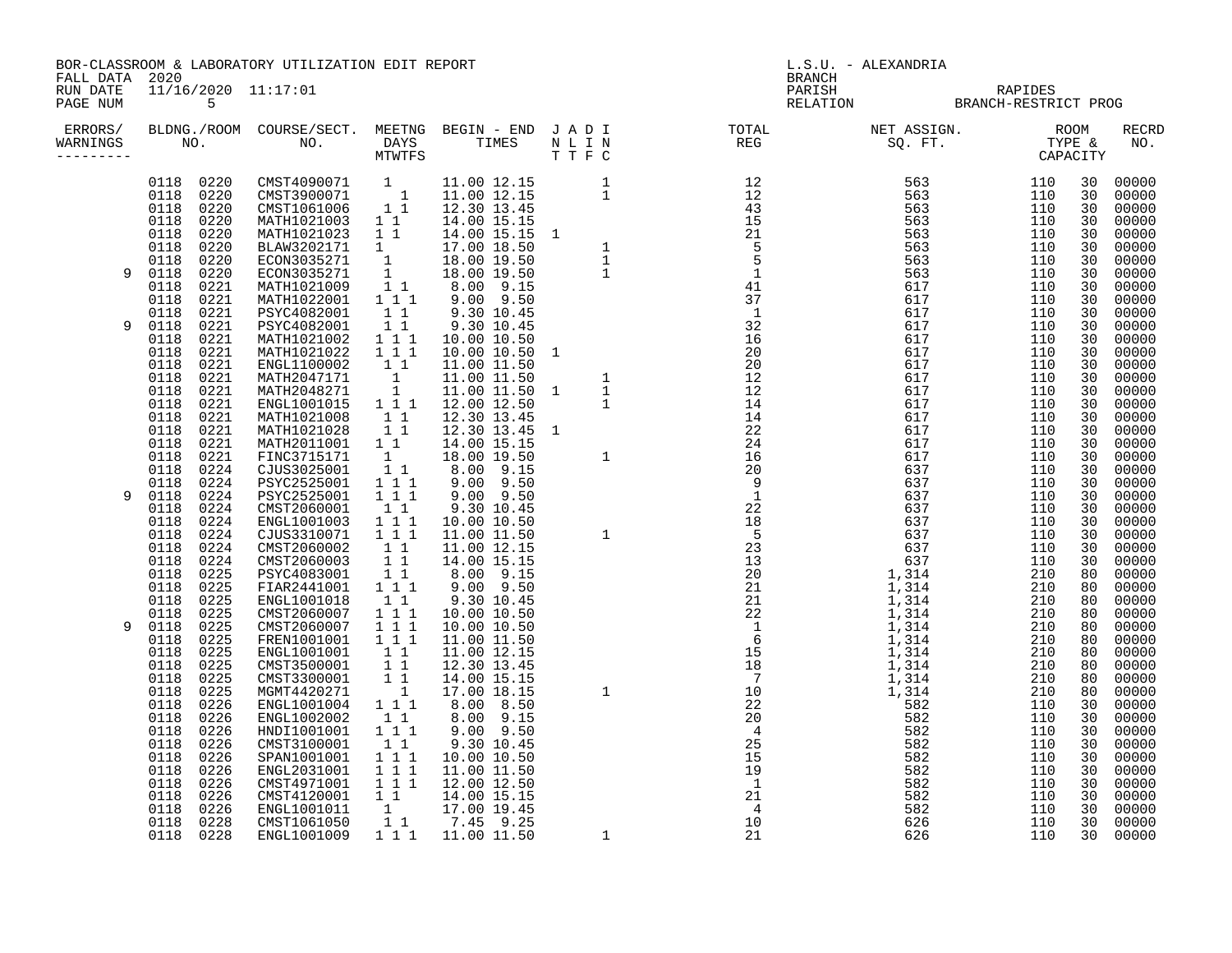| FALL DATA<br>RUN DATE<br>PAGE NUM | 2020<br>11/16/2020 11:17:01<br>6                                                                                                                                                                                                                                                                                                                                                                                          | BOR-CLASSROOM & LABORATORY UTILIZATION EDIT REPORT                                                                                                                                                                                                                                                                                                                                                 |                                                                                                                                                                                                                                                      |                                                                                                                                                                                                                                                                                                                                                                                            |                                                                   | L.S.U. - ALEXANDRIA<br><b>BRANCH</b><br>RAPIDES<br>PARISH<br>RELATION BRANCH-RESTRICT PROG                                                                                                                                                                                                                                                                                                                             |                                                                                                                                                                                        |                                                                                                                                                                                                                                                                                                                                                |                                                                                                                                                                                                                                        |  |  |
|-----------------------------------|---------------------------------------------------------------------------------------------------------------------------------------------------------------------------------------------------------------------------------------------------------------------------------------------------------------------------------------------------------------------------------------------------------------------------|----------------------------------------------------------------------------------------------------------------------------------------------------------------------------------------------------------------------------------------------------------------------------------------------------------------------------------------------------------------------------------------------------|------------------------------------------------------------------------------------------------------------------------------------------------------------------------------------------------------------------------------------------------------|--------------------------------------------------------------------------------------------------------------------------------------------------------------------------------------------------------------------------------------------------------------------------------------------------------------------------------------------------------------------------------------------|-------------------------------------------------------------------|------------------------------------------------------------------------------------------------------------------------------------------------------------------------------------------------------------------------------------------------------------------------------------------------------------------------------------------------------------------------------------------------------------------------|----------------------------------------------------------------------------------------------------------------------------------------------------------------------------------------|------------------------------------------------------------------------------------------------------------------------------------------------------------------------------------------------------------------------------------------------------------------------------------------------------------------------------------------------|----------------------------------------------------------------------------------------------------------------------------------------------------------------------------------------------------------------------------------------|--|--|
| ERRORS/<br>WARNINGS<br>---------  |                                                                                                                                                                                                                                                                                                                                                                                                                           |                                                                                                                                                                                                                                                                                                                                                                                                    |                                                                                                                                                                                                                                                      |                                                                                                                                                                                                                                                                                                                                                                                            |                                                                   |                                                                                                                                                                                                                                                                                                                                                                                                                        |                                                                                                                                                                                        |                                                                                                                                                                                                                                                                                                                                                | <b>RECRD</b><br>NO.                                                                                                                                                                                                                    |  |  |
| 9<br>9<br>4                       | 0118 0228<br>0228<br>0118<br>0228<br>0118<br>0118<br>0230<br>0230<br>0118<br>0230<br>0118<br>0118<br>0230<br>0118<br>0230<br>0230<br>0118<br>0230<br>0118<br>0230<br>0118<br>0230<br>0118<br>0118<br>0231<br>0118<br>0231<br>0118<br>0231<br>0118<br>0231<br>0118<br>0231<br>0118<br>0231<br>0118<br>0231<br>0118<br>0231<br>0118<br>0231<br>9901<br>0103<br>9901<br>0103<br>9901<br>0103<br>0103<br>9901<br>9901<br>0103 | ENGL3070001<br>HIST4017001<br>THTR3122001<br>ENGL1002004<br>CJUS4018071<br>MATH1550001<br>MATH1550001<br>CJUS4465001<br>CMST2060006<br>ENGL1001012<br>ENGL1001012<br>HIST3003001<br>MATH3085001<br>ENGL001 005<br>CMST4001071<br>THTR1020001<br>PSYC3017071<br>PSYC4017072<br>EDCI3040001<br>MKTG4440171<br>EDCI3116001<br>RADT1002001<br>MLSC2240071<br>MLSC2240071<br>RADT1014072<br>RADT1001001 | $1\quad1$<br>$1\quad1$<br>11<br>1 1<br>1 1<br>$\overline{1}$<br>$1\quad1$<br>11<br>11<br>$1\hspace{0.1cm} 1\hspace{0.1cm} 1$<br>111<br>1 1<br>11<br>$1 1 1$<br>11<br>11<br>11<br>11<br>1<br>$\overline{1}$<br>1<br>$1\quad1$<br>1 1<br>11<br>11<br>1 | 11.00 12.15<br>14.00 15.15<br>14.00 15.15<br>8.00 9.15<br>9.30 10.45<br>11.00 11.50<br>11.00 12.15<br>11.00 12.15<br>12.30 13.45<br>13.00 13.50<br>13.00 13.50<br>14.00 15.15<br>9.30 10.45<br>10.00 10.50<br>11.00 11.50<br>11.00 12.15<br>12.30 14.30<br>12.30 14.30 1<br>16.00 18.00<br>18.00 19.50<br>18.30 20.50<br>8.00 9.15<br>8.00 9.40<br>8.00 9.40<br>$9.00$ 15.30<br>9.30 10.45 | $\mathbf{1}$<br>$\mathbf{1}$<br>$\mathbf{1}$<br>$\mathbf{1}$<br>1 | $\begin{array}{c} 17 \\ 13 \\ 2 \\ 19 \\ 17 \\ 22 \end{array}$<br>20<br>20<br>11<br>23<br>20<br>$\overline{1}$<br>$\frac{1}{2}$                                                                                                                                                                                                                                                                                        | 626<br>626<br>626<br>$626$<br>$626$<br>626<br>626<br>626<br>626<br>626<br>626<br>626<br>686<br>686<br>686<br>686<br>686<br>686<br>686<br>686<br>686<br>176<br>176<br>176<br>176<br>176 | 110<br>30<br>110<br>30<br>110<br>30<br>110<br>30<br>110<br>30<br>110<br>30<br>110<br>30<br>110<br>30<br>30<br>110<br>110<br>30<br>110<br>30<br>110<br>30<br>110<br>30<br>110<br>30<br>110<br>30<br>110<br>30<br>110<br>30<br>110<br>30<br>110<br>30<br>110<br>30<br>110<br>30<br>12<br>110<br>110<br>12<br>12<br>110<br>12<br>110<br>12<br>110 | 00000<br>00000<br>00000<br>00000<br>00000<br>00000<br>00000<br>00000<br>00000<br>00000<br>00000<br>00000<br>00000<br>00000<br>00000<br>00000<br>00000<br>00000<br>00000<br>00000<br>00000<br>00000<br>00000<br>00000<br>00000<br>00000 |  |  |
| 9<br>9<br>89<br>9<br>9<br>89      | 9901<br>0103<br>9901<br>0103<br>0103<br>9901<br>9901<br>0103<br>9901<br>0103<br>9901<br>0118<br>9901<br>0118<br>9901<br>0118<br>9901<br>0118<br>9901<br>0118<br>9901<br>0118<br>9901<br>0124<br>9901<br>0124<br>9901<br>0124<br>9901<br>0124<br>9901<br>0124<br>9901<br>0124<br>9901<br>0124<br>0124<br>9901<br>0124<br>9901<br>0124<br>9901                                                                              | RADT1001001<br>MLSC2240071<br>MLSC2240071<br>RADT1014073<br>HESC1006001<br>HESC1102001<br>HESC1116001<br>RADT2005001<br>RADT2005001<br>HESC1115001<br>HESC1102001<br>MLSC2220071<br>MLSC2220071<br>MLSC2370072<br>MLSC2370072<br>MLSC2250072<br>MLSC2250072<br>MLSC2220071<br>MLSC2220071<br>MLSC2370072<br>MLSC2370072                                                                            | $\overline{1}$<br>$1\quad1$<br>11<br>$1\quad1$<br>$\overline{1}$<br>1 1<br>11<br>$\frac{1}{1}$<br>11<br>11<br>$1\quad1$<br>$1\quad1$<br>$1\quad1$<br>$1\quad1$<br>1 1<br>$1\quad1$<br>$1\quad1$<br>$1\quad1$<br>$1\quad1$<br>$1\quad1$               | 9.30 12.00<br>10.00 11.50<br>10.00 11.50<br>12.30 15.30<br>17.00 19.50<br>8.00 8.50<br>9.00 10.15<br>9.00 10.50 1<br>9.00 11.50<br>10.30 11.45<br>13.00 15.50<br>8.00 9.40<br>8.00 9.40<br>8.00 9.40<br>8.00<br>9.40<br>8.00 9.40<br>8.00 9.40<br>10.00 11.50<br>10.00 11.50<br>10.00 11.50 1<br>10.00 11.50                                                                               | 1<br>1                                                            | $\begin{array}{cccc} 1 & 12 & 12 \\ 1 & 8 & 12 \\ 12 & 4 \\ 13 & 15 & 8 \\ 8 & 2 \\ 15 & 15 & 8 \\ 15 & 8 \\ 2 & 7 \\ 2 & 2 \\ 1 & 3 \\ 2 & 7 \\ 2 & 2 \\ 3 & 4 \\ 4 & 1 \\ 6 & 1 \\ 7 & 2 \\ 1 & 1 \\ 8 & 2 \\ 2 & 2 \\ 1 & 1 \\ 1 & 1 \\ 2 & 3 \\ 3 & 4 \\ 4 & 5 \\ 1 & 5 \\ 3 & 2 \\ 4 & 1 \\ 5 & 3 \\ 2 & 2 \\ 3 & 4 \\ 4 & 5 \\ 5 & 6 \\$<br>$\begin{array}{c} 481 \\ 811 \\ 881 \\ 811 \\ 811 \\ 88 \end{array}$ | 176<br>176<br>176<br>176<br>176<br>192<br>192<br>192<br>192<br>192<br>192<br>160<br>160<br>160<br>160<br>160<br>160<br>160<br>160<br>160<br>160                                        | 110<br>12<br>110<br>12 <sup>°</sup><br>110<br>12<br>12<br>110<br>110<br>12<br>110<br>13<br>110<br>13<br>110<br>13<br>110<br>13<br>110<br>13<br>110<br>13<br>110<br>11<br>110<br>11<br>110<br>11<br>110<br>11<br>110<br>11<br>110<br>11<br>110<br>11<br>110<br>11<br>110<br>11<br>110<br>11                                                     | 00000<br>00000<br>00000<br>00000<br>00000<br>00000<br>00000<br>00000<br>00000<br>00000<br>00000<br>00000<br>00000<br>00000<br>00000<br>00000<br>00000<br>00000<br>00000<br>00000<br>00000                                              |  |  |
|                                   | 0124<br>9901<br>9 9901 0124                                                                                                                                                                                                                                                                                                                                                                                               | MLSC2250072<br>MLSC2250072                                                                                                                                                                                                                                                                                                                                                                         | 11<br>11                                                                                                                                                                                                                                             | 10.00 11.50<br>10.00 11.50                                                                                                                                                                                                                                                                                                                                                                 |                                                                   | $\mathbf{1}$                                                                                                                                                                                                                                                                                                                                                                                                           | 160<br>160                                                                                                                                                                             | 110<br>11<br>110<br>11                                                                                                                                                                                                                                                                                                                         | 00000<br>00000                                                                                                                                                                                                                         |  |  |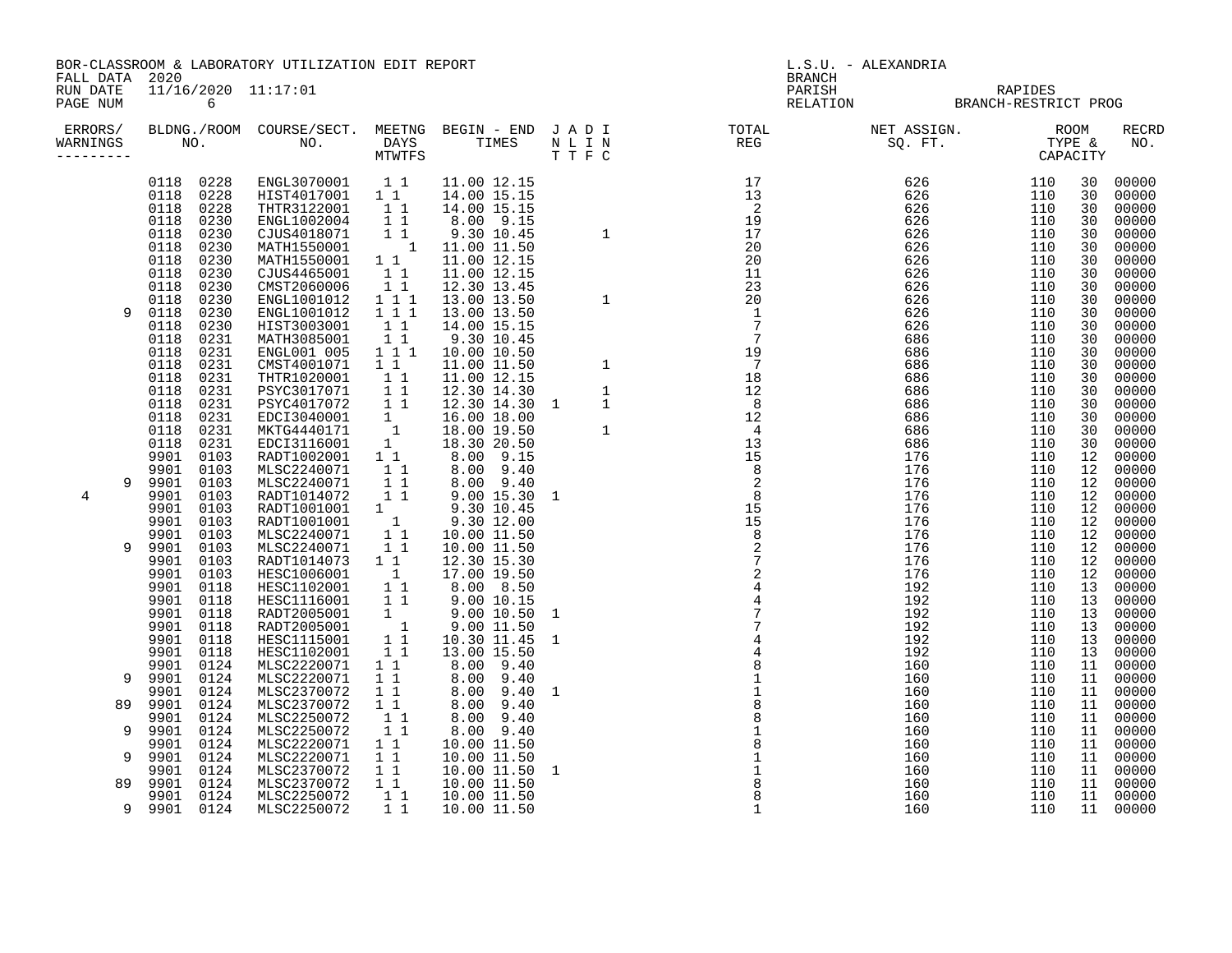BOR-CLASSROOM & LABORATORY UTILIZATION EDIT REPORT **Example 19** L.S.U. - ALEXANDRIA FALL DATA 2020 RUN DATE 11/16/2020 11:17:01

## D E S C R I P T I O N A N D S U M M A R Y O F E R R O R S & W A R N I N G S

| $1 =$ ERROR<br>- CLASS AND LABORATORY UTILIZATION FILE DOES NOT MATCH WITH BLDGS AND ROOMS FILE. $-$ - - - - - - - - - - - -<br>THE ROOM, BUILDING, AND CLASS FILES MUST ALL MATCH. IF THE ROOM NUMBER ON THE UTILIZATION IS CORRECT,<br>THE ROOM SHOULD TO BE ADDED TO THE ROOM FILE. |                  |
|----------------------------------------------------------------------------------------------------------------------------------------------------------------------------------------------------------------------------------------------------------------------------------------|------------------|
| - THERE SHOULD BE AT LEAST ONE ENTRY IN THE DAYS-OF-WEEK-COURSE-MEETS FIELD. - - - - - - - - - - - - - - - -<br>$2 =$ ERROR                                                                                                                                                            |                  |
| - BEGIN-END-TIME FIELDS MUST BE BETWEEN $06.00$ AND $23.00$ ---------------------------<br>$3 =$ ERROR                                                                                                                                                                                 |                  |
|                                                                                                                                                                                                                                                                                        | 11               |
| - ROOM TYPE INVALID FOR TEACHING CLASS, CLASSES CANNOT BE SCHEDULED IN ROOMS DESIGNATED AS - - - - - - - - -<br>$5 =$ ERROR<br>CIRCULATION, CUSTODIAL OR MECHANICAL.                                                                                                                   |                  |
| - THE TOTAL REGISTRANTS FIELD MUST NOT BE BLANK OR ZEROS --------------------------<br>$7 =$ ERROR                                                                                                                                                                                     |                  |
| 8 = WARNING - EXCEEDS THE CAPACITY OF THE ROOM BY 50% (IF THIS IS A JOINT CLASS ITS REGISTRANTS ARE INCLUDED). - - - - -<br>PLEASE CHECK THE CAPACITY OF THE ROOM AS IT APPEARS ON THE ROOM FILE.                                                                                      | 12               |
| 9 = WARNING - UNLESS THERE IS A JOINT CLASS, ALTERNATE WEEKS OR INCONSISTENT MEETING TIMES, --------------<br>THERE SHOULD BE NO DUPLICATES.                                                                                                                                           | 24               |
| $------T$ $0$ $T$ $A$ $L$ $S$ $------$                                                                                                                                                                                                                                                 |                  |
| TOTAL ERRORS                                                                                                                                                                                                                                                                           |                  |
| TOTAL WARNINGS                                                                                                                                                                                                                                                                         | 47               |
| TOTAL NUMBER OF RECORDS ACCEPTED FOR SPACE UTILIZATION COMPUTATION<br>NUMBER OF ALTERATE WEEKS RECORDS                                                                                                                                                                                 | 304<br>280<br>23 |
| NUMBER OF INCONSISTENT RECORDS                                                                                                                                                                                                                                                         | 48               |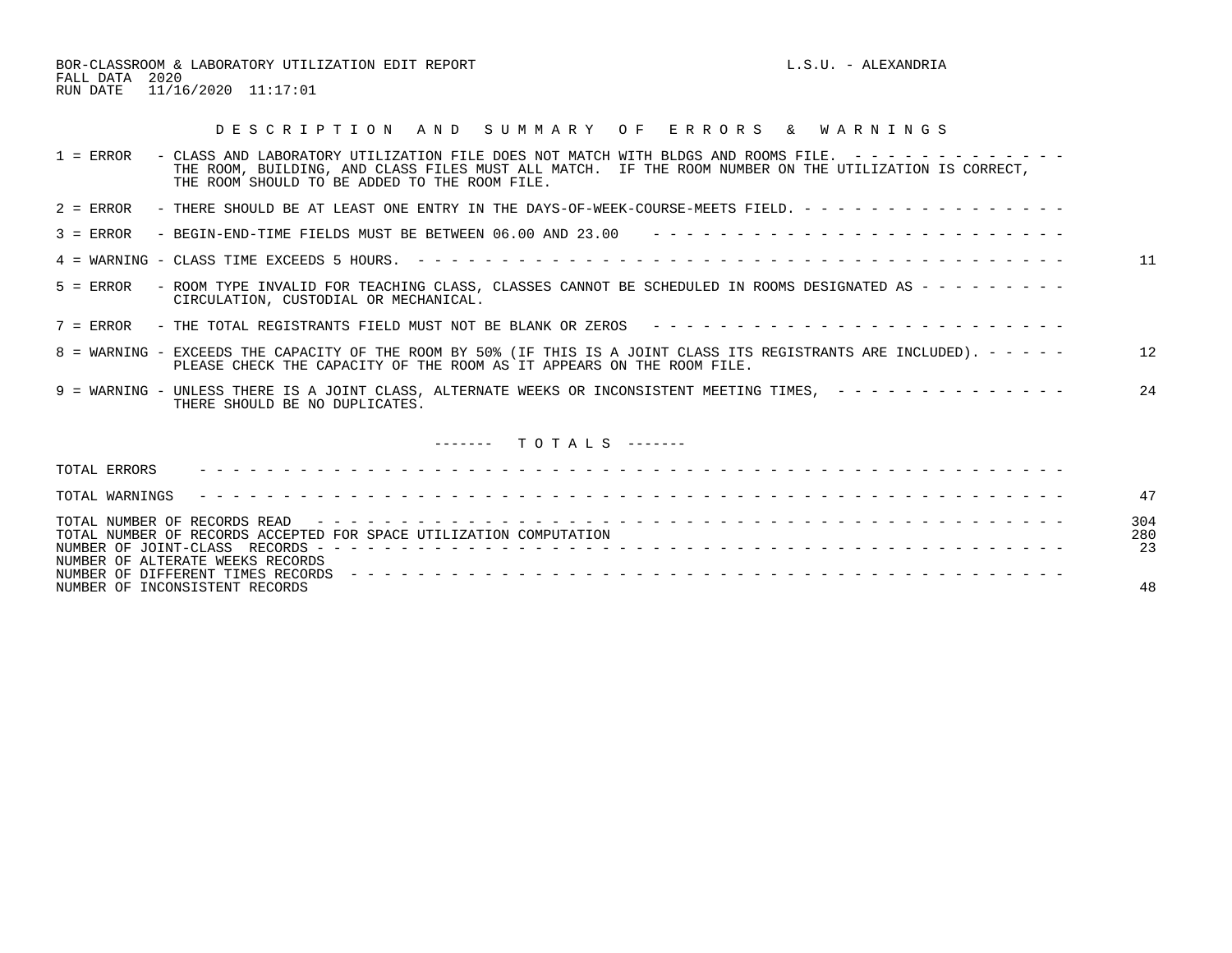| SPACE UTILIZATION - SUMMARY PAGE<br>11/16/2020 11:17:01<br>RUN DATE                  |                 | L.S.U. - ALEXANDRIA |                 |  |  |
|--------------------------------------------------------------------------------------|-----------------|---------------------|-----------------|--|--|
| PAGE NUM<br>1                                                                        | DAY USE         | NIGHT USE           | TOTAL           |  |  |
| *CLASSROOM FACILITIES                                                                | $(0600 - 1700)$ | $(1700 - 2300)$     | $(0600 - 2300)$ |  |  |
| TOTAL NUMBER OF ROOMS                                                                |                 |                     | 43              |  |  |
| TOTAL NUMBER OF STATIONS (CAPACITY)                                                  |                 |                     | 2,129           |  |  |
| WEEKLY STUDENT CONTACT HOURS                                                         | 10,239          | 384                 | 10,624          |  |  |
| WEEKLY TOTAL OF ROOMS AVAILABLE - COUNTED IN HALF HOUR INCREMENTS                    | 3,870           | 2,150               | 6,020           |  |  |
| WEEKLY TOTAL OF ROOMS IN USE - COUNTED IN HALF HOUR INCREMENTS                       | 1,131           | 77                  | 1,208           |  |  |
| WEEKLY TOTAL OF STUDENT STATIONS AVAILABLE - COUNTED IN HALF HOUR INCREMENTS         | 191,610         | 106,450             | 298,060         |  |  |
| WEEKLY TOTAL OF STATIONS AVAILABLE IN ROOMS IN USE - COUNTED IN HALF HOUR INCREMENTS | 61,650          | 3,832               | 65,482          |  |  |
| WEEKLY TOTAL OF STATIONS IN USE - COUNTED IN HALF HOUR INCREMENTS                    | 20,479          | 769                 | 21,248          |  |  |
| PERCENT OF ROOMS IN USE TO ROOMS AVAILABLE                                           | 29.2            | 3.6                 | 20.1            |  |  |
| PERCENT OF STATIONS IN USE TO STATIONS AVAILABLE                                     | 10.7            | .7                  | 7.1             |  |  |
| PERCENT OF STATIONS IN USE TO STATIONS AVAILABLE IN OCCUPIED ROOMS                   | 33.2            | 20.1                | 32.4            |  |  |
|                                                                                      | DAY USE         | NIGHT USE           | TOTAL           |  |  |
| <b>CLASSROOM</b>                                                                     | $(0600 - 1700)$ | $(1700 - 2300)$     | $(0600 - 2300)$ |  |  |
| TOTAL NUMBER OF ROOMS                                                                |                 |                     | 40              |  |  |
| TOTAL NUMBER OF STATIONS (CAPACITY)                                                  |                 |                     | 2,059           |  |  |
| WEEKLY STUDENT CONTACT HOURS                                                         | 9,686           | 381                 | 10,068          |  |  |
| WEEKLY TOTAL OF ROOMS AVAILABLE - COUNTED IN HALF HOUR INCREMENTS                    | 3,600           | 2,000               | 5,600           |  |  |
| WEEKLY TOTAL OF ROOMS IN USE - COUNTED IN HALF HOUR INCREMENTS                       | 1,057           | 71                  | 1,128           |  |  |
| WEEKLY TOTAL OF STUDENT STATIONS AVAILABLE - COUNTED IN HALF HOUR INCREMENTS         | 185,310         | 102,950             | 288,260         |  |  |
| WEEKLY TOTAL OF STATIONS AVAILABLE IN ROOMS IN USE - COUNTED IN HALF HOUR INCREMENTS | 59,922          | 3,688               | 63,610          |  |  |
| WEEKLY TOTAL OF STATIONS IN USE - COUNTED IN HALF HOUR INCREMENTS                    | 19,373          | 763                 | 20,136          |  |  |
| PERCENT OF ROOMS IN USE TO ROOMS AVAILABLE                                           | 29.4            | 3.6                 | 20.1            |  |  |
| PERCENT OF STATIONS IN USE TO STATIONS AVAILABLE                                     | 10.5            | .7                  | 7.0             |  |  |
| PERCENT OF STATIONS IN USE TO STATIONS AVAILABLE IN OCCUPIED ROOMS                   | 32.3            | 20.7                | 31.7            |  |  |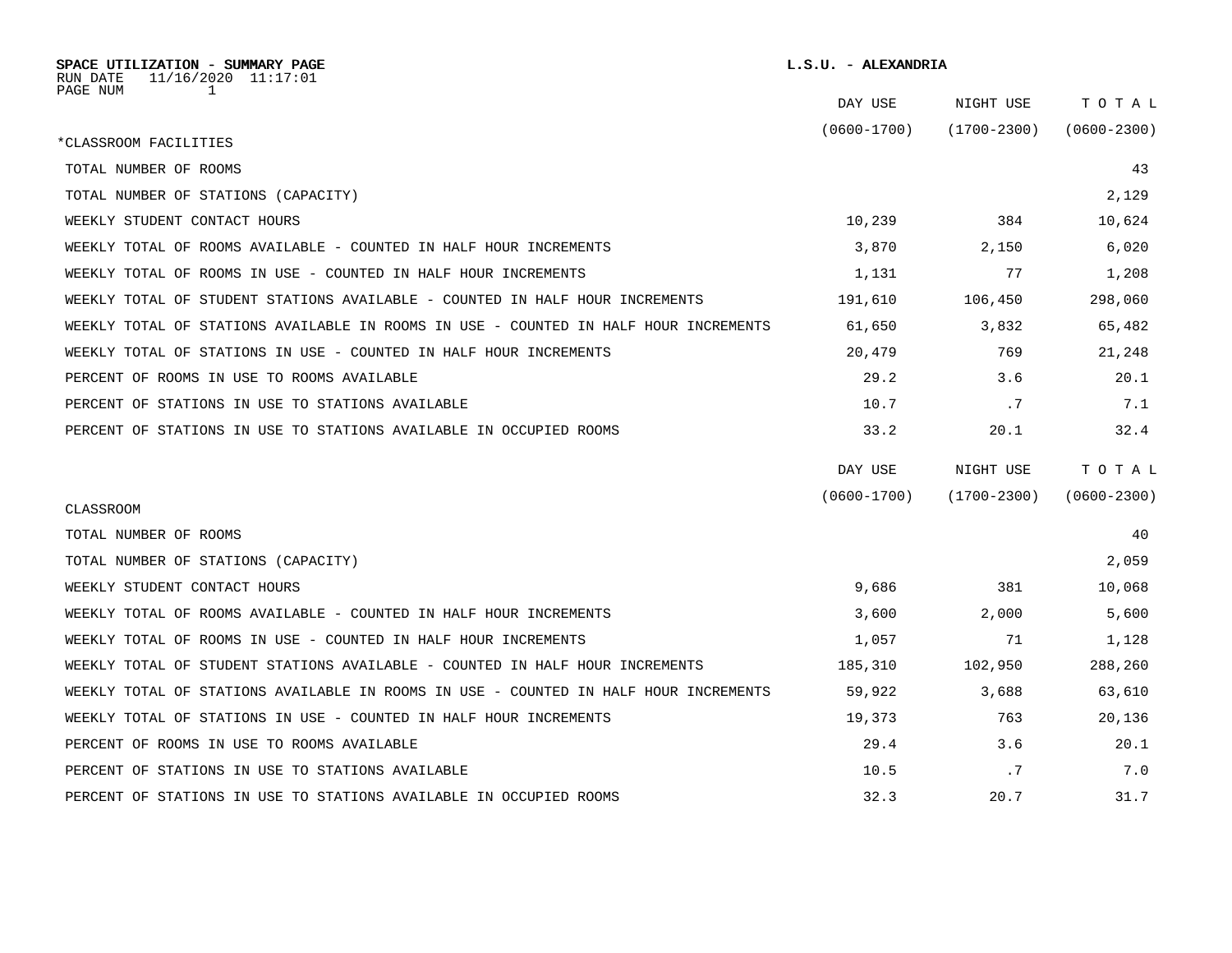| SPACE UTILIZATION - SUMMARY PAGE<br>11/16/2020 11:17:01<br>RUN DATE<br>PAGE NUM<br>2 | L.S.U. - ALEXANDRIA |                 |                 |
|--------------------------------------------------------------------------------------|---------------------|-----------------|-----------------|
|                                                                                      | DAY USE             | NIGHT USE       | TOTAL           |
| COMPUTER CLASSROOM                                                                   | $(0600 - 1700)$     | $(1700 - 2300)$ | $(0600 - 2300)$ |
| TOTAL NUMBER OF ROOMS                                                                |                     |                 | 3               |
| TOTAL NUMBER OF STATIONS (CAPACITY)                                                  |                     |                 | 70              |
| WEEKLY STUDENT CONTACT HOURS                                                         | 553                 | 3               | 556             |
| WEEKLY TOTAL OF ROOMS AVAILABLE - COUNTED IN HALF HOUR INCREMENTS                    | 270                 | 150             | 420             |
| WEEKLY TOTAL OF ROOMS IN USE - COUNTED IN HALF HOUR INCREMENTS                       | 74                  | 6               | 80              |
| WEEKLY TOTAL OF STUDENT STATIONS AVAILABLE - COUNTED IN HALF HOUR INCREMENTS         | 6,300               | 3,500           | 9,800           |
| WEEKLY TOTAL OF STATIONS AVAILABLE IN ROOMS IN USE - COUNTED IN HALF HOUR INCREMENTS | 1,728               | 144             | 1,872           |
| WEEKLY TOTAL OF STATIONS IN USE - COUNTED IN HALF HOUR INCREMENTS                    | 1,106               | 6               | 1,112           |
| PERCENT OF ROOMS IN USE TO ROOMS AVAILABLE                                           | 27.4                | 4.0             | 19.0            |
| PERCENT OF STATIONS IN USE TO STATIONS AVAILABLE                                     | 17.6                | $\cdot$ 2       | 11.3            |
| PERCENT OF STATIONS IN USE TO STATIONS AVAILABLE IN OCCUPIED ROOMS                   | 64.0                | 4.2             | 59.4            |
|                                                                                      | DAY USE             | NIGHT USE       | TOTAL           |
|                                                                                      | $(0600 - 1700)$     | $(1700 - 2300)$ | $(0600 - 2300)$ |
| *LABORATORY FACILITIES<br>TOTAL NUMBER OF ROOMS                                      |                     |                 | 24              |
| TOTAL NUMBER OF STATIONS (CAPACITY)                                                  |                     |                 | 587             |
| WEEKLY STUDENT CONTACT HOURS                                                         | 2,148               | 57              | 2,205           |
|                                                                                      |                     |                 |                 |
| WEEKLY TOTAL OF ROOMS AVAILABLE - COUNTED IN HALF HOUR INCREMENTS                    | 2,160               | 1,200           | 3,360           |
| WEEKLY TOTAL OF ROOMS IN USE - COUNTED IN HALF HOUR INCREMENTS                       | 327                 | 7               | 334             |
| WEEKLY TOTAL OF STUDENT STATIONS AVAILABLE - COUNTED IN HALF HOUR INCREMENTS         | 52,830              | 29,350          | 82,180          |
| WEEKLY TOTAL OF STATIONS AVAILABLE IN ROOMS IN USE - COUNTED IN HALF HOUR INCREMENTS | 11,276              | 368             | 11,644          |
| WEEKLY TOTAL OF STATIONS IN USE - COUNTED IN HALF HOUR INCREMENTS                    | 4,297               | 114             | 4,411           |
| PERCENT OF ROOMS IN USE TO ROOMS AVAILABLE                                           | 15.1                | . 6             | 9.9             |
| PERCENT OF STATIONS IN USE TO STATIONS AVAILABLE                                     | 8.1                 | . 4             | 5.4             |
| PERCENT OF STATIONS IN USE TO STATIONS AVAILABLE IN OCCUPIED ROOMS                   | 38.1                | 31.0            | 37.9            |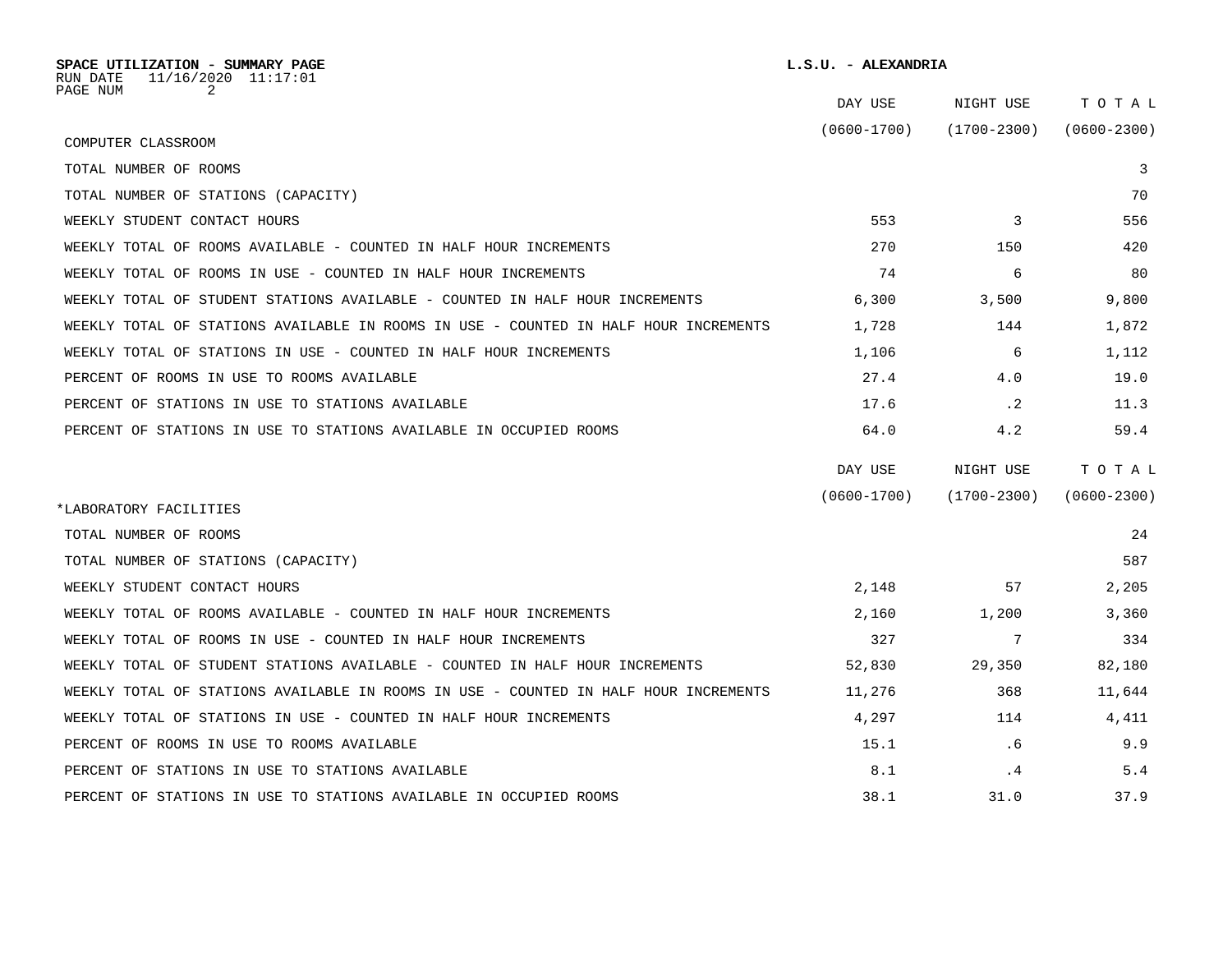| SPACE UTILIZATION - SUMMARY PAGE<br>11/16/2020 11:17:01<br>RUN DATE                  | L.S.U. - ALEXANDRIA |             |                 |
|--------------------------------------------------------------------------------------|---------------------|-------------|-----------------|
| PAGE NUM<br>3                                                                        | DAY USE             | NIGHT USE   | TOTAL           |
|                                                                                      | (0600-1700)         | (1700-2300) | $(0600 - 2300)$ |
| CLASS LABORATORY                                                                     |                     |             |                 |
| TOTAL NUMBER OF ROOMS                                                                |                     |             | 19              |
| TOTAL NUMBER OF STATIONS (CAPACITY)                                                  |                     |             | 531             |
| WEEKLY STUDENT CONTACT HOURS                                                         | 2,148               | 57          | 2,205           |
| WEEKLY TOTAL OF ROOMS AVAILABLE - COUNTED IN HALF HOUR INCREMENTS                    | 1,710               | 950         | 2,660           |
| WEEKLY TOTAL OF ROOMS IN USE - COUNTED IN HALF HOUR INCREMENTS                       | 327                 | 7           | 334             |
| WEEKLY TOTAL OF STUDENT STATIONS AVAILABLE - COUNTED IN HALF HOUR INCREMENTS         | 47,790              | 26,550      | 74,340          |
| WEEKLY TOTAL OF STATIONS AVAILABLE IN ROOMS IN USE - COUNTED IN HALF HOUR INCREMENTS | 11,276              | 368         | 11,644          |
| WEEKLY TOTAL OF STATIONS IN USE - COUNTED IN HALF HOUR INCREMENTS                    | 4,297               | 114         | 4,411           |
| PERCENT OF ROOMS IN USE TO ROOMS AVAILABLE                                           | 19.1                | .7          | 12.6            |
| PERCENT OF STATIONS IN USE TO STATIONS AVAILABLE                                     | 9.0                 | .4          | 5.9             |
| PERCENT OF STATIONS IN USE TO STATIONS AVAILABLE IN OCCUPIED ROOMS                   | 38.1                | 31.0        | 37.9            |
|                                                                                      | DAY USE             | NIGHT USE   | TOTAL           |
| *SPECIAL USE FACILITIES                                                              | $(0600 - 1700)$     | (1700-2300) | $(0600 - 2300)$ |
| TOTAL NUMBER OF ROOMS                                                                |                     |             | 6               |
| TOTAL NUMBER OF STATIONS (CAPACITY)                                                  |                     |             | 159             |
| WEEKLY STUDENT CONTACT HOURS                                                         | 3                   |             | 3               |
| WEEKLY TOTAL OF ROOMS AVAILABLE - COUNTED IN HALF HOUR INCREMENTS                    | 540                 | 300         | 840             |
| WEEKLY TOTAL OF ROOMS IN USE - COUNTED IN HALF HOUR INCREMENTS                       | 6                   |             | 6               |
| WEEKLY TOTAL OF STUDENT STATIONS AVAILABLE - COUNTED IN HALF HOUR INCREMENTS         | 14,310              | 7,950       | 22,260          |
| WEEKLY TOTAL OF STATIONS AVAILABLE IN ROOMS IN USE - COUNTED IN HALF HOUR INCREMENTS | 426                 |             | 426             |
| WEEKLY TOTAL OF STATIONS IN USE - COUNTED IN HALF HOUR INCREMENTS                    | 6                   |             | 6               |
| PERCENT OF ROOMS IN USE TO ROOMS AVAILABLE                                           | 1.1                 | $\cdot$ 0   | .7              |
| PERCENT OF STATIONS IN USE TO STATIONS AVAILABLE                                     | $\cdot$ 0           | $\cdot$ 0   | $\cdot$ 0       |
| PERCENT OF STATIONS IN USE TO STATIONS AVAILABLE IN OCCUPIED ROOMS                   | 1.4                 | $\cdot$ 0   | 1.4             |